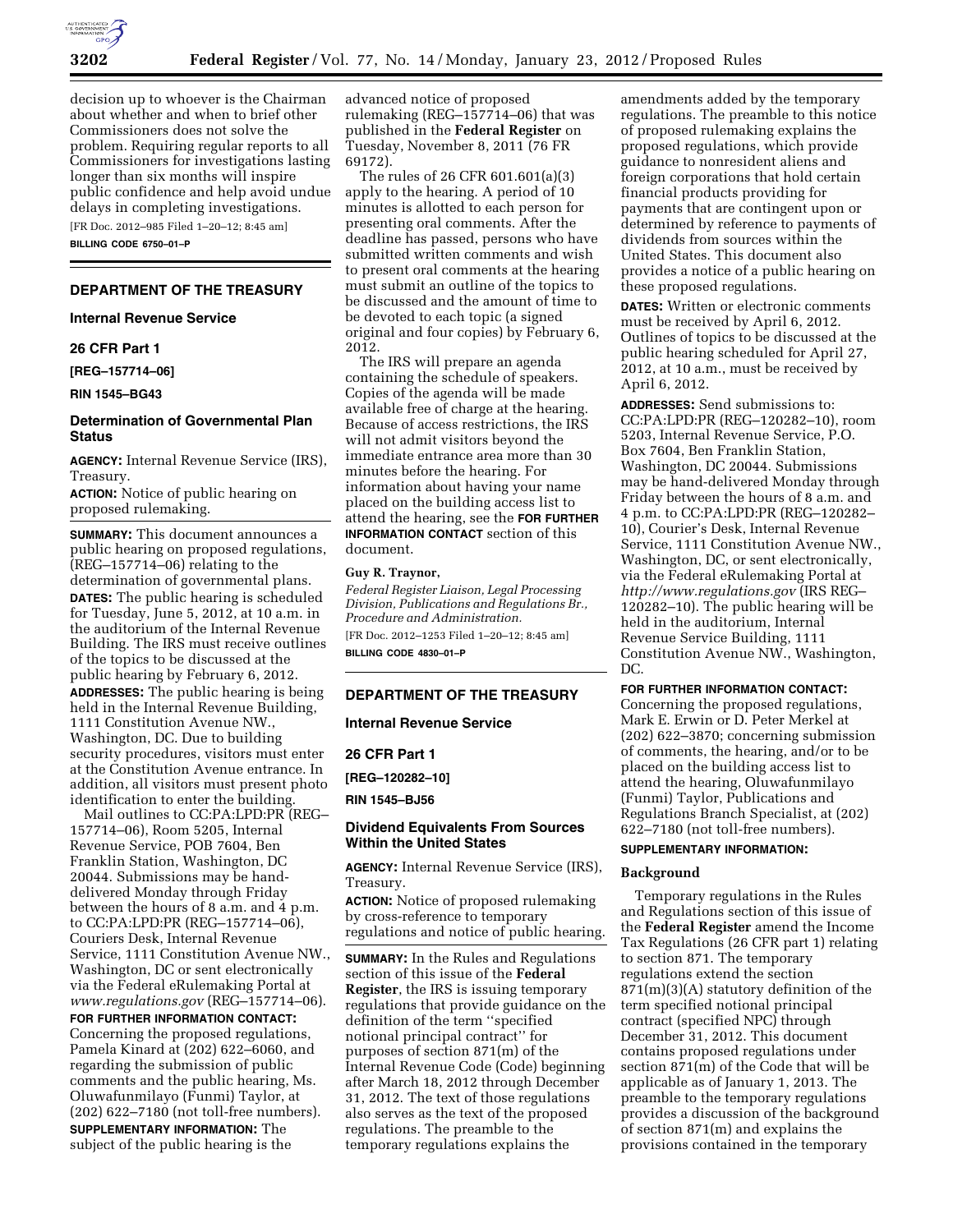regulations and § 1.871–16(b) of these proposed regulations.

#### **1. In General**

Section 1.871–15(a) of these proposed regulations treats a dividend equivalent as a dividend from sources within the United States for purposes of sections 871(a), 881, and 4948(a), and chapters 3 and 4 of subtitle A of the Code. As prescribed by section 871(m)(2), § 1.871–15(b)(1) defines a dividend equivalent as (1) any substitute dividend made pursuant to a securities lending or a sale-repurchase transaction that is contingent upon or determined by reference to the payment of a dividend from sources within the United States, (2) any payment made pursuant to a specified NPC that is contingent upon or determined by reference to the payment of a dividend from sources within the United States, or (3) any other payment substantially similar to such payments. The proposed regulations specify that a payment is not a dividend equivalent if it is determined by reference to an estimate of an expected (but not yet announced) dividend without reference to or adjustment for the amount of any actual dividend.

For purposes of determining a dividend equivalent, the term *payment*  includes any gross amount used in computing any net amount transferred to or from the taxpayer. For example, the terms of a notional principal contract (NPC) may provide for periodic payments by each of the counterparties that occur at quarterly intervals. Because these payments may offset each other, in whole or in part, the terms of such contracts generally provide for payment of only the net amount owed between the counterparties (that is, the difference between the amounts owed between the counterparties). A dividend equivalent is equal to the gross amount that is contingent upon or determined by reference to a dividend used to determine a net amount, even if no net payment is made or the party entitled to a gross amount determined by reference to a dividend is required to make a net payment to the other contracting party.

Section 1.871–15(d) describes payments that are considered substantially similar to substitute dividends made pursuant to securities lending and sale-repurchase transactions and to payments made pursuant to specified NPCs. Substantially similar payments are (1) gross-up amounts paid by a short party in satisfaction of the long party's tax liability with respect to a dividend equivalent, and (2) payments calculated by reference to a dividend from sources

within the United States that are made pursuant to an equity-linked instrument other than an NPC. The Treasury Department and the IRS will continue to monitor equity-linked transactions, and may identify in separate guidance other payments that are substantially similar to a substitute dividend payment or a payment made pursuant to a specified NPC.

#### **2. Definition of Specified Notional Principal Contract**

Section 1.871–16 defines the term specified NPC for payments made after March 18, 2012. Comments requested that rules promulgated under section 871(m) rely on objective factors for determining whether an NPC is a specified NPC. The Treasury Department and the IRS believe that the proposed regulations address these requests by providing objective rules that will be administrable and that identify NPCs entered into with the potential for tax avoidance.

#### *A. Transition Period*

To provide taxpayers with the time needed to implement withholding on specified NPCs, temporary regulations issued together with these proposed regulations provide that the term specified NPC will have the same meaning as provided in section 871(m)(3)(A) for payments made prior to January 1, 2013. Section 1.871–16(b) is the same as the temporary regulations accompanying this notice of proposed rulemaking. Thus, § 1.871–16T(b) applies to payments made on or after March 18, 2012 and before January 1, 2013.

# *B. Definition Applicable to Payments Made on or After January 1, 2013*

Beginning on January 1, 2013, an NPC generally will be a specified NPC for purposes of section 871(m) if: (1) The long party is ''in the market'' on the same day that the parties price the NPC or when the NPC terminates; (2) the underlying security is not regularly traded on a qualified exchange; (3) the short party posts the underlying security as collateral and the underlying security represents more than ten percent of the collateral posted by the short party; (4) the term of the NPC has fewer than 90 days; (5) the long party controls the short party's hedge; (6) the notional principal amount is greater than five percent of the total public float of the underlying security or greater than 20 percent of the 30-day daily average trading volume, as determined at the close of business on the day immediately preceding the first day of the term of the NPC; or (7) the NPC is

entered into on or after the announcement of a special dividend and prior to the ex-dividend date.

A long party is considered to be ''in the market'' if the long party sells the underlying security on the same day that the parties price an NPC or purchases the underlying security on the day that the parties terminate an NPC. An NPC is sometimes entered into in tranches that spread the execution over more than one day; in that case, the proposed regulations consider each day that a tranche is executed or settled as a testing date. Similarly, if the long party to an NPC sells or purchases an underlying security on a day other than the pricing date or the settlement date of an NPC, but sets the price to align with the price of the NPC (such as with a forward contract), the long party will be treated as in the market on that day.

The Code and regulations define ''readily tradable on an established securities market'' (and similar phrases) differently depending on the context. The Treasury Department and the IRS believe that ''readily tradable on an established securities market,'' as used in section 871(m), is intended to ensure that the underlying securities trade in sufficient volume to provide ample liquidity in the position. The proposed regulations provide that if the underlying security is not regularly traded on a qualified exchange, an NPC referencing that security is a specified NPC. An underlying security is ''regularly traded'' for this purpose if it is traded on a qualified exchange and it was traded on at least 15 out of the 30 trading days prior to the date that the parties entered into an NPC.

Section  $871(m)(3)(A)(iv)$  provides that prior to March 18, 2012, an NPC will be a specified NPC if the short party to the contract posts the underlying security as collateral with any long party to the contract. The Treasury Department and the IRS believe that when a short party posts the underlying security as collateral with the long party the related NPC should be a specified NPC. In the event of default by the short party, the fact that the underlying security is posted as collateral guarantees that the value of the collateral moves in tandem with the contract. This concern is less applicable when the value of the underlying securities posted as collateral is a small portion of the total amount of cash or other property posted as collateral for the NPC. The proposed regulations treat an NPC as a specified NPC only if the underlying security is posted as collateral and the underlying security represents more than ten percent of the total fair market value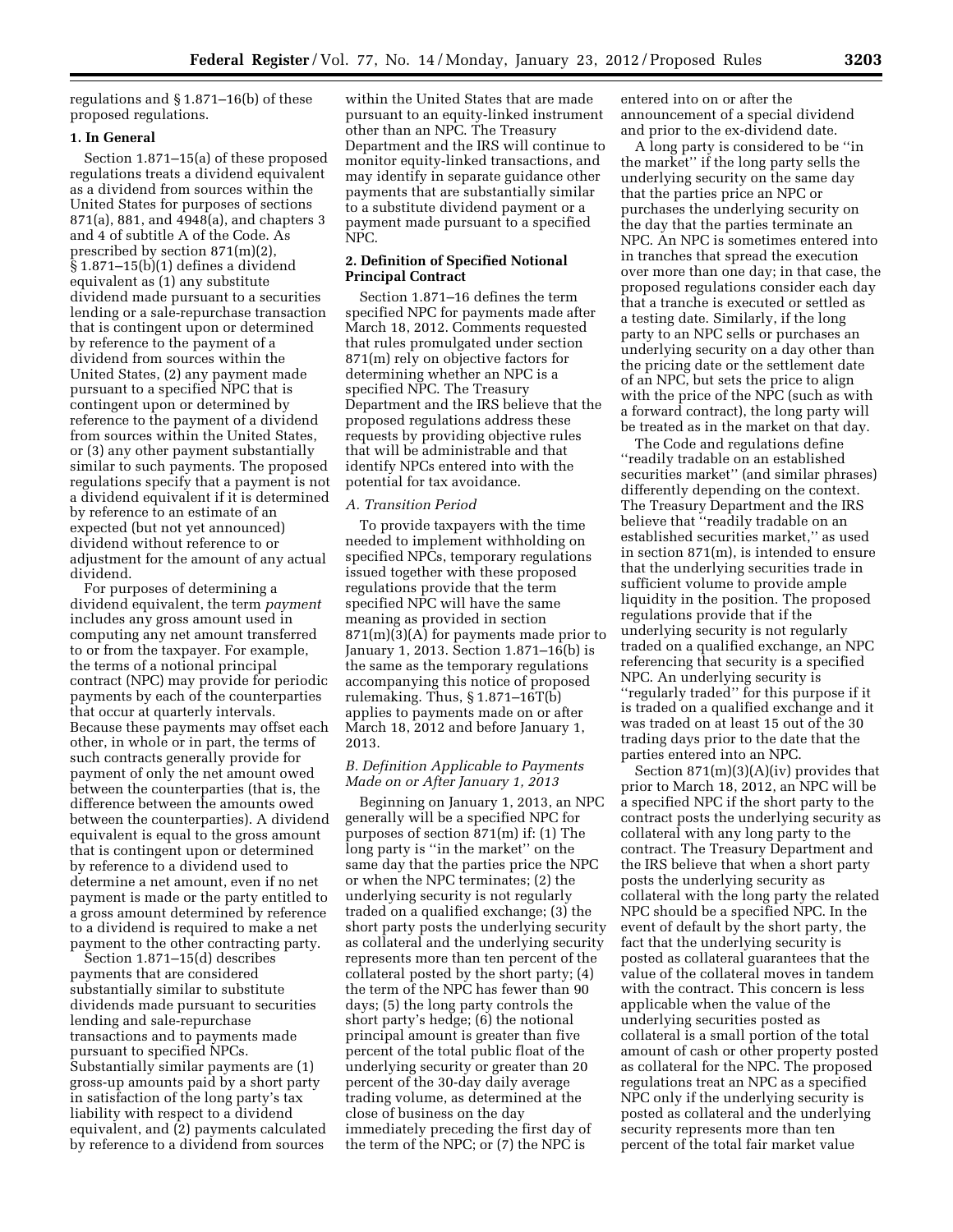posted as collateral on any day that the NPC is in effect.

The proposed regulations treat an NPC as a specified NPC if the term of the contract has fewer than 90 days. As the market for equity-linked NPCs grew and evolved, taxpayers began to purchase and sell NPCs in lieu of trading the underlying equities. Many transactions entered into to avoid U.S. withholding tax on dividends involved short-term equity swaps around an exdividend date. In many cases, the taxpayer entered into an NPC with a financial institution that acquired the underlying security as a hedge of a contract; the parties then settled or terminated that contract within days or weeks of the date it was entered into. When an NPC has a short duration and is in effect over an ex-dividend date, the source rule of section 871(m) should take precedence over the general source rule for NPC income in § 1.863-7.

In some situations, the long party controls the acquisition of stock that the short party uses to hedge its position under the contract or has directed the short party to sell the short party's hedge to a particular purchaser at a specific price and date. The long party in these situations may exercise such control over the short party's hedge pursuant to terms of a written agreement or through course of conduct. The Treasury Department and the IRS believe that the source rule of section 871(m) should apply to an NPC when a long party exercises control over the short party's hedge. Accordingly, the proposed regulations treat an NPC as a specified NPC when a foreign investor controls the short party's hedge or participates in an underlying equity control program. An underlying equity control program is any system, whether carried out electronically or otherwise, that allows a long party to direct its counterparty's hedge of an NPC or that allows a long party to acquire economic exposure to an underlying security and to determine the form of the transaction later. An underlying equity control program, however, does not include an electronic trading platform that allows a customer to place an order to enter into an NPC with a dealer, provided that the dealer independently determines whether and how to hedge its position without customer direction.

The proposed regulations treat an equity swap as a specified NPC when the notional principal amount of an NPC is a significant percentage of the trading volume. Specifically, when the notional principal amount of the NPC is greater than five percent of the total public float or 20 percent of the 30-day average daily trading volume such

contract is treated as a specified NPC. If a long party has multiple NPCs that reference the same underlying security, the notional principal amounts of those contracts must be aggregated when determining whether the notional principal amount represents a significant percentage of the trading volume.

A special dividend is a nonrecurring payment to shareholders that is in addition to any recurring dividend payment. The proposed regulations provide that any NPC is a specified NPC when the parties enter into the NPC after the announcement of a special dividend on the underlying stock. The Treasury Department and the IRS believe that an NPC entered into after the announcement of a special dividend and before the ex-dividend date is more likely to be entered into for the purpose of avoiding U.S. tax than an NPC referencing a stock that pays only a recurring dividend.

To prevent taxpayers from avoiding these rules through related parties, the proposed regulations provide that each related person (within the meaning of section  $267(b)$  or  $707(b)(1)$ ) is treated as a party to the contract. The proposed regulations also provide that an NPC entered into between two related dealers is not a specified NPC if the NPC hedges risk associated with another NPC entered into with a third party. This rule is intended to avoid excessive withholding tax on transactions commonly employed by dealers to transfer risk from one entity to another within their affiliated group.

Notwithstanding these rules defining the term specified NPC, the Commissioner may challenge transactions that are designed to avoid the application of these rules under applicable judicial doctrines. Nothing in these rules precludes the Commissioner from asserting that a contract labeled as an NPC or other equity derivative is in fact an ownership interest in the equity referenced in the contract.

## **3. Underlying Security**

The term *underlying security* means any security that pays a U.S. source dividend. If an NPC references more than one security, each reference security is treated as an underlying security of a separate NPC. If an NPC references a customized index, each component security of that index is treated as an underlying security in a separate NPC for purposes of this section. An index is treated as a customized index if it is (1) a narrowbased index or (2) any other index unless futures contracts or options contracts referencing the index trade on a qualified board or exchange. The definition of the ''narrow-based index'' is generally based on the definition of that term in the Securities Exchange Act of 1934, Section 3(a)(55)(B).

# **4. Specified NPC Status Arising During Term of Contract; Liability of Withholding Agent; and Other Conforming Amendments**

These proposed regulations amend several regulations under section 1441 to require a withholding agent to withhold tax owed with respect to a dividend equivalent. If an NPC that is not a specified NPC on the date it is entered into becomes a specified NPC during the term of the contract, it will be treated as though it had been a specified NPC during the entire term of the contract. Payments made under the NPC by reference to the payment of a dividend from sources within the United States will be re-characterized as dividend equivalents and all tax owed with respect to such dividend equivalents will be due at the time of the next payment made under the NPC, including a termination payment. In cases where the tax owed is greater than the next payment made under the specified NPC, the withholding agent is responsible for reporting and depositing the total amount due with the IRS. The mechanism by which a withholding agent collects the amount due from the taxpayer is left to the discretion of the withholding agent and the taxpayer, and is not specified in these proposed regulations. The withholding agent must deposit the total amount due even if it cannot collect the amount from the counterparty.

The proposed regulations provide that dividend equivalents are treated as income from investments in stock for purposes of section 892; taxpayers may rely on § 1.892–3(a)(6) until final regulations are issued. Finally, the proposed regulations provide that a reduced rate of withholding tax provided by an income tax convention for dividends paid or derived by a foreign person applies to a dividend equivalent.

#### **Special Analyses**

It has been determined that this notice of proposed rulemaking is not a significant regulatory action as defined in Executive Order 12866. Therefore, a regulatory assessment is not required. It also has been determined that section 553(b) of the Administrative Procedure Act (5 U.S.C. chapter 5) does not apply to these regulations. Because the regulation does not impose a collection of information on small entities, the Regulatory Flexibility Act (5 U.S.C.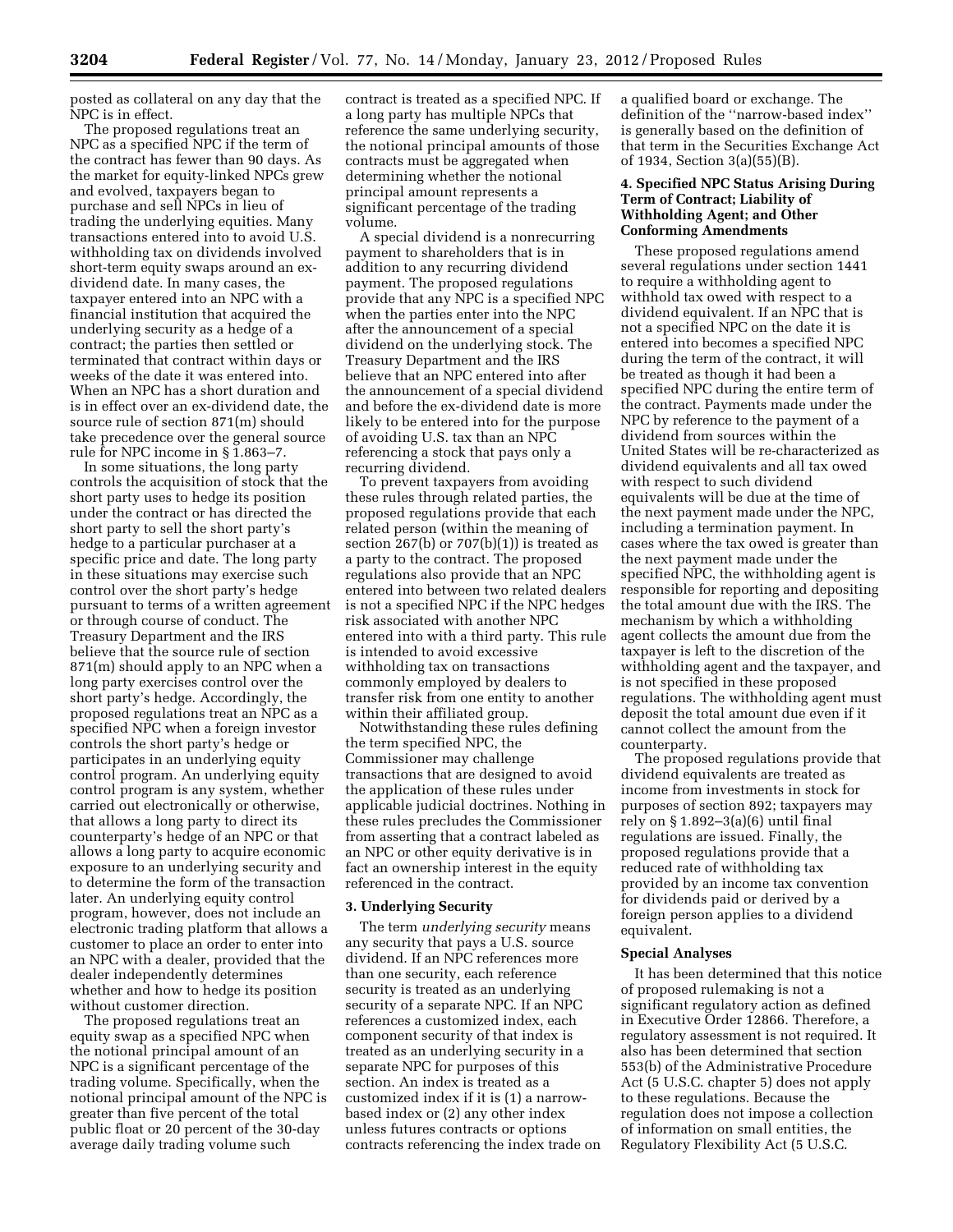chapter 6) does not apply. Pursuant to section 7805(f) of the Code, these regulations have been submitted to the Chief Counsel for Advocacy of the Small Business Administration for comment on its impact on small business.

#### **Comments and Public Hearing**

Before these proposed regulations are adopted as final regulations, consideration will be given to any written comments (a signed original and eight (8) copies) or electronic comments that are submitted timely to the IRS. The IRS and the Treasury Department request comments on the clarity of the proposed rules and how they can be made easier to understand. All comments will be available for public inspection and copying.

A public hearing has been scheduled for April 27, 2012, beginning at 10 a.m. in the auditorium of the Internal Revenue Service Building, 1111 Constitution Avenue NW., Washington, DC. Due to building security procedures, visitors must enter at the Constitution Avenue entrance. All visitors must present photo identification to enter the building. Because of access restrictions, visitors will not be admitted beyond the immediate entrance area more than 30 minutes before the hearing starts. For information about having your name placed on the building access list to attend the hearing, see the **FOR FURTHER INFORMATION CONTACT** section of this preamble. The rules of 26 CFR 601.601(a)(3) apply to the hearing. Persons who wish to present oral comments at the hearing must submit electronic or written comments and an outline of the topics to be discussed and the time to be devoted to each topic by April 6, 2012. A period of 10 minutes will be allotted to each person for making comments. An agenda showing the scheduling of the speakers will be prepared after the deadline for receiving outlines has passed. Copies of the agenda will be available free of charge at the hearing.

#### **Drafting Information**

The principal author of these regulations is D. Peter Merkel, the Office of Associate Chief Counsel (International). Other personnel from the Treasury Department and the IRS participated in their development.

#### **List of Subjects in 26 CFR Part 1**

Income taxes, Reporting and recordkeeping requirements.

# **Proposed Amendments to the Regulations**

Accordingly, 26 CFR part 1 is proposed to be amended as follows:

#### **PART 1— INCOME TAXES**

**Paragraph 1.** The authority citation for part 1 continues to read in part as follows:

**Authority:** 26 U.S.C. 871(m) and 7805 \* \* \*

**Par. 2.** In § 1.863–7, paragraph (a) is revised to read as follows:

#### **§ 1.863–7 Allocation of income attributable to certain notional principal contracts under section 863(a).**

(a) *Scope*—(1) *Introduction.* [The text of the proposed amendments to § 1.863– 7(a)(1) is the same as the text for § 1.863–7T(a)(1) published elsewhere in this issue of the **Federal Register**].

\* \* \* \* \* **Par. 3.** Section 1.871–15 is added to read as follows:

#### **§ 1.871–15 Treatment of dividend equivalents.**

(a) *In general.* A dividend equivalent as defined in paragraph (b) of this section shall be treated as a dividend from sources within the United States for purposes of sections 871(a), 881, and 4948(a), and chapters 3 and 4 of subtitle A of the Code and the regulations thereunder.

(b) *Dividend equivalent*—(1) *Definition.* The term *dividend equivalent* means—

(i) Any substitute dividend made pursuant to a securities lending transaction, a sale-repurchase transaction, or a substantially similar transaction that (directly or indirectly) is contingent upon or determined by reference to the payment of a dividend (including payments pursuant to a redemption of stock that gives rise to a dividend under section 301) from sources within the United States;

(ii) Any payment made pursuant to a specified notional principal contract (specified NPC) described in section 871(m) or § 1.871–16 that (directly or indirectly) is contingent upon or determined by reference to the payment of a dividend (including payments pursuant to a redemption of stock that gives rise to a dividend under section 301) from sources within the United States; and

(iii) Any substantially similar payment as defined in paragraph (d) of this section.

(2) *Exception*—(i) *In general.* The term dividend equivalent does not include any payment made pursuant to a specified NPC, or any substantially

similar payment as defined in § 1.871– 15(d), if such payment is contingent upon or determined by reference to an estimate of expected dividends and the estimate of an expected dividend is not adjusted in any way for the amount of an actual dividend.

(ii) *Expected dividends.* For purposes of this section, an expected dividend is not considered an estimate of expected dividends on or after the date that the corporate issuer announces a dividend. A dividend announcement occurs on the earliest date on which the corporation declares, announces, or agrees to the amount or payment of such dividend.

(c) *Payments determined on gross basis.* A payment includes any gross amount that is used in computing any net amount that is transferred to or from the taxpayer under the terms of the contract. For example, a dividend equivalent includes a gross amount determined by reference to a dividend that is used in computing a net payment even if the taxpayer makes a net payment or no payment is made because the net amount is zero.

(d) *Substantially similar payments*— (1) *In general.* For purposes of section 871(m), the following payments are considered payments substantially similar to payments described in paragraph  $(b)(1)(i)$  or  $(b)(1)(ii)$  of this section and are therefore dividend equivalents:

(i) Any payment of a beneficial owner's tax liability with respect to a dividend equivalent made by a withholding agent is a dividend equivalent received by the beneficial owner in an amount determined under the gross-up formula provided in  $§ 1.1441 - 3(f)(1).$ 

(ii) Any payment, including the payment of the purchase price or an adjustment to the purchase price, is a dividend equivalent if made pursuant to an equity-linked instrument that is contingent upon or determined by reference to a dividend (including payments pursuant to a redemption of stock that gives rise to a dividend under section 301) from sources within the United States.

(2) *Rules regarding equity-linked instruments*—(i) *In general.* An *equitylinked instrument* is a financial instrument or combination of financial instruments that references one or more underlying securities to determine its value, including a futures contract, forward contract, option, or other contractual arrangement.

(ii) *Equity-linked instruments treated as a notional principal contract.* An equity-linked instrument that provides for a payment that is a substantially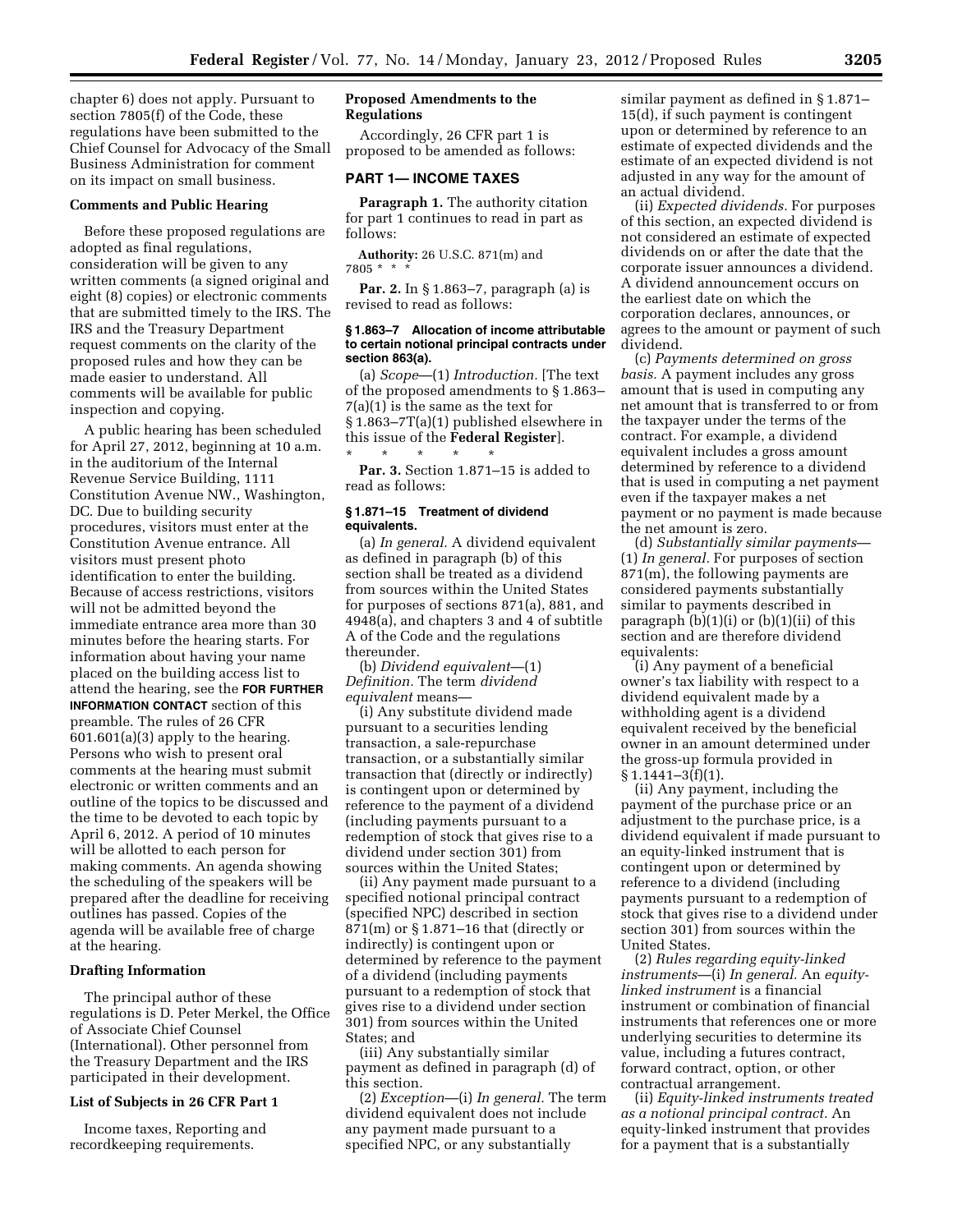similar payment within the meaning of paragraph (d) of this section is treated as a notional principal contract for purposes of section 871(m)(3), this section, and § 1.871–16.

(e) *Anti-abuse rule.* If a taxpayer enters into a transaction or transactions with a principal purpose of avoiding the application of this section or § 1.871–16, payments made with respect to such transaction or transactions may be treated as a dividend equivalent to extent necessary to prevent the avoidance of these rules.

(f) *Effective/applicability date.* The rules of this section apply to payments made on or after the date of publication of the Treasury decision adopting these rules as final regulations in the **Federal Register**.

**Par. 4.** Section 1.871–16 is added to read as follows:

## **§ 1.871–16 Specified notional principal contracts.**

(a) *Purpose and scope.* This section provides guidance with respect to the definition of a ''specified notional principal contract'' (specified NPC). Paragraph (b) of this section provides the definition of a specified NPC for payments made after March 18, 2012, through December 31, 2012. Paragraph (c) of this section provides the definition of a specified NPC for payments made after December 31, 2012. Paragraph (d) of this section provides rules with respect to a notional principal contract that becomes a specified NPC during the term of the contract. Paragraph (e) of this section provides rules with respect to the treatment of a specified NPC entered into by related parties. For purposes of section 871(m) and this section, the term *notional principal contract* (NPC) means an NPC as defined in § 1.446– 3(c)(1) and an equity-linked instrument as provided in § 1.871–15(d).

(b) [The text of the proposed amendment to § 1.871–16(b) is the same as the text for § 1.871–16T(b) found elsewhere in this issue of the **Federal Register**].

(c) *Specified NPCs after December 31, 2012.* With respect to payments made after December 31, 2012, the term *specified NPC* means any NPC described in any of the paragraphs (c)(1) through (7) of this section.

(1) *Contemporaneous transfers of the underlying securities.* An NPC is described in this paragraph (c)(1) if the long party to the NPC is ''in the market'' with respect to the underlying security on the same day or days that the parties price the NPC or on the same day or days that the NPC terminates.

(i) *Determining when a long party is in the market.* The long party is ''in the market'' with respect to the underlying security if the long party—

(A) Sells or otherwise disposes of the underlying security on the same day or days that the parties price the NPC;

(B) Purchases or otherwise acquires the underlying security on the same day or days that the NPC terminates; or

(C) Either purchases or disposes of the underlying security at a price that is set or calculated in such a way as to be substantially identical to or determined by reference to an amount used to price or terminate the NPC.

(ii) *De minimis exception.* The long party will not be deemed to be in the market with respect to the underlying security if the amount of the underlying securities disposed of on a pricing date or acquired on a termination date is less than ten percent of the notional principal amount of the NPC.

(2) *Underlying security is not regularly traded.* An NPC is described in this paragraph (c)(2) if the underlying security in the NPC is not regularly traded.

(i) *Definition of regularly traded*—(A) *In general.* For purposes of this paragraph (c)(2), an underlying security is regularly traded if such security is listed on one or more qualified exchanges at the time the NPC is priced and the underlying security was traded on at least 15 trading days during the 30 trading days prior to the date the parties price the NPC.

(B) *Special rule for first 30 days following a public offering.* When a corporation initiates a public offering of a security, such security is regularly traded if such security is traded during at least 15 trading days on one or more qualified exchanges during the 30 trading days subsequent to the initial offering.

(C) *Days on which a security is considered traded.* The underlying securities will be considered traded only on those days in which the underlying securities are traded in quantities that exceed ten percent of the 30-day average daily trading volume.

(ii) *Qualified exchange.* For purposes of paragraph (c)(2)(i) of this section, the term *qualified exchange* means a national securities exchange that is registered with the Securities and Exchange Commission or the national market system established pursuant to section 11A of the Securities Exchange Act of 1934 (15 U.S.C. 78f).

(3) *Underlying security posted as collateral.* An NPC is described in this paragraph (c)(3) if the short party to the NPC posts the underlying security with the long party as collateral and the

underlying security posted as collateral represents more than ten percent of the total fair market value of all the collateral posted by the short party on any date that the NPC is outstanding.

(4) *The NPC has a term of fewer than 90 days*—(i) *In general.* An NPC is described in this paragraph (c)(4) if the NPC has a term of fewer than 90 days.

(ii) *Term of an NPC.* For purposes of this section, the term of any NPC is the number of days that the contract is actually outstanding, including the date on which the NPC is terminated, but not the date that the NPC was entered into. For purposes of determining whether a contract is a specified NPC, an NPC is treated as terminated, in whole or in part, on the date that a long party enters into any position within the meaning of § 1.246–5(b)(3) to the extent that the position offsets a portion of the long party's position with respect to an underlying security in the NPC.

(5) *Long party controls short party's hedge.* An NPC is described in this paragraph (c)(5) if—

(i) The long party controls contractually or by conduct the short party's hedge of the short position; or

(ii) The long party enters into an NPC using an underlying equity control program (as defined in paragraph (f)(2) of this section).

(6) *Notional principal amount represents a significant percentage of trading volume*—(i) *In general.* An NPC is described in this paragraph (c)(6) if the notional principal amount of the underlying security in the NPC is greater than—

(A) Five percent of the total public float of that class of security; or

(B) Twenty percent of the 30-day average daily trading volume determined as of the close of the business day immediately preceding the first day in the term of an NPC.

(ii) *Aggregating certain NPCs.* When determining whether the notional principal amount of an NPC represents a significant percentage of the trading volume, a taxpayer must aggregate the notional principal amounts of all NPCs for which the taxpayer is the long party that reference the same underlying security.

(7) *NPC provides for the payment of a special dividend.* An NPC is described in this paragraph (c)(7) if the NPC is entered into on or after the announcement of a special dividend and prior to the ex-dividend date. An announcement of a special dividend occurs on the earliest date on which the corporation declares, announces, or agrees to the amount or payment of such special dividend.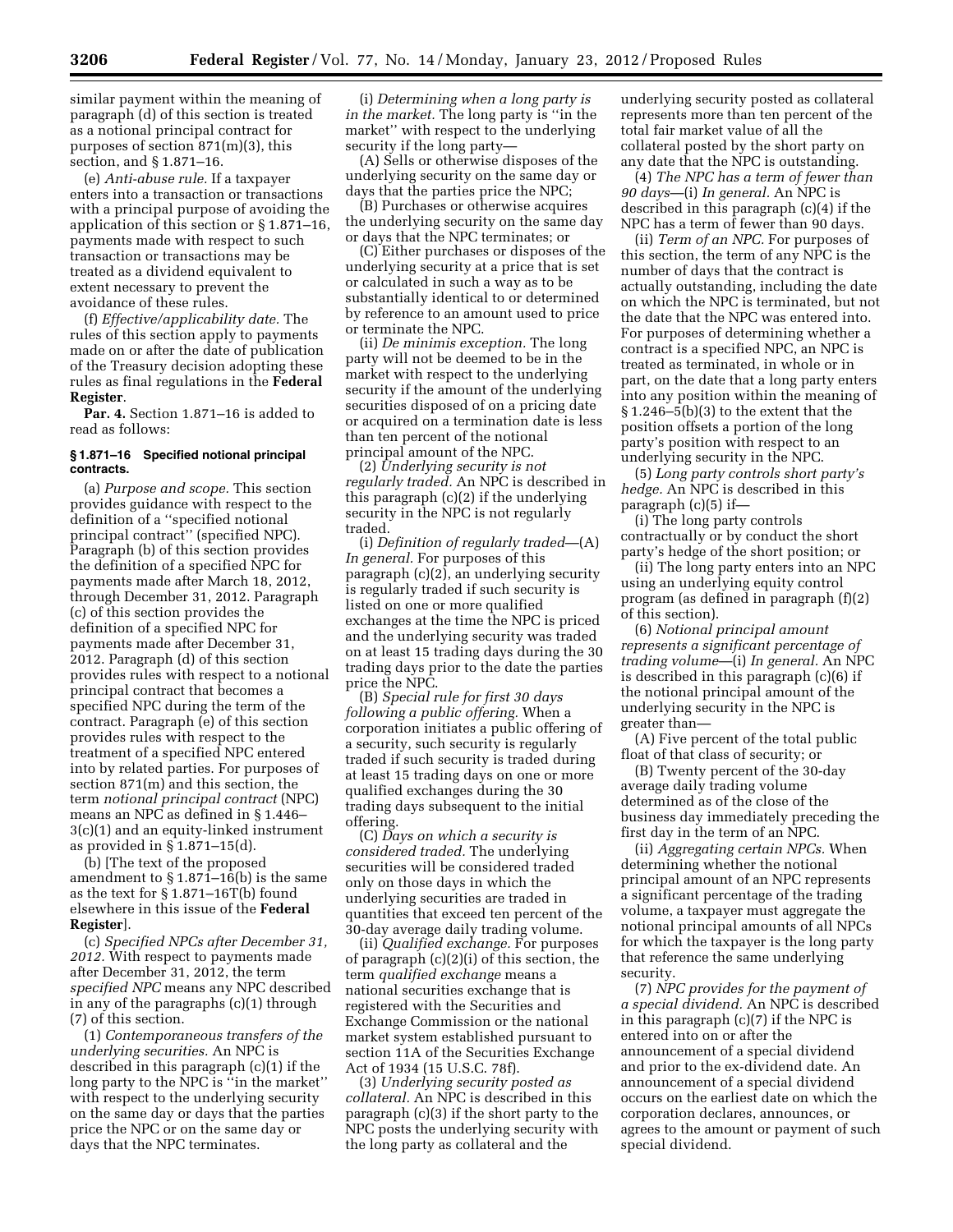(d) *Specified NPC status arising during the term of the contract*—(1) *In general.* This section provides rules for determining the timing and amount of a dividend equivalent when an NPC is not a specified NPC on the date the parties enter into the NPC and subsequently becomes a specified NPC during the term of the transaction. If an NPC that is not a specified NPC on the date the parties enter into the contract subsequently becomes a specified NPC, any payment made during the term of the contract (including any payment during the period between the date the contract is entered into and the date the contract becomes a specified NPC) that is contingent upon or determined by reference to the payment of a dividend from sources within the United States is a dividend equivalent.

(2) *Determination of dividend equivalent*—(i) *In general.* For purposes of sections 871(a), 881, 4948(a), and chapters 3 and 4 of subtitle A of the Code, when an NPC becomes a specified NPC during the term of the contract, any tax owed with respect to a dividend equivalent made prior to the NPC becoming a specified NPC is payable when the next payment as described in § 1.1871–15(c), including a termination payment, is made pursuant to the contract.

(ii) *Payment to include amount equal to dividend equivalent with respect to current and prior payments.* In computing the amount of tax owed with respect to the termination of the specified NPC or the first payment that occurs after the NPC becomes a specified NPC, the dividend equivalent equals the sum of all the dividend equivalents with respect to the NPC arising before the date the NPC became a specified NPC and the amount of any dividend equivalent arising upon the termination or payment.

(3) *Example.* The rules of this paragraph (d) are illustrated by the following example:

*Example.* (i) *Facts.* Party A is a foreign corporation organized in a jurisdiction that does not have an income tax treaty with the United States. Party B is a domestic corporation and a dealer in NPCs. Party A and Party B enter into an NPC on Day 1 whereby Party A will pay Party B an amount equal to LIBOR multiplied by the notional value of a specified number of shares of Corporation X, a domestic corporation, plus any depreciation on the same number of shares of Corporation X upon settlement of the contract. In return, Party B will pay Party A an amount equal to any dividends paid on the same specified number of shares of Corporation X, plus any appreciation on those shares upon settlement of the contract. On Day 1, the NPC is not a specified NPC. On Day 30, Party B determines that it owes

Party A \$25 based on a dividend paid on the underlying security and that Party A owes Party B \$125 on the LIBOR leg of the contract. Party A therefore makes a net payment of \$100 to Party B. On Day 120, the NPC becomes a specified NPC within the meaning of section 871(m), §§ 1.871–15, and 1.871–16. On Day 120, Party A terminates the contract and makes a net termination payment to Party B. In calculating the net payment, Party B determined that it owes Party A \$25 based on a dividend paid with respect to the shares of Corporation X and that Party A owes it \$125 attributable to interest and the decrease in the value of the shares of Corporation X.

(ii) *Analysis.* On Day 120, Party A is treated as having received a dividend equivalent of \$50. This dividend equivalent consists of the \$25 payment made on Day 120 that is based on a dividend payment made with respect to the shares of Corporation X and the \$25 dividend equivalent made prior to the contract being considered a specified NPC.

(e) *Related persons and parties to an NPC*—(1) *In general.* For purposes of this section, a related person is considered a party to an NPC. A related person is a person that is related within the meaning of section 267(b) or 707(b)(1) to one of the parties to the NPC.

(2) *NPC entered into between related dealers.* An NPC entered into between related persons is not a specified NPC when the NPC hedges another NPC (whether or not a specified NPC) entered into with an unrelated party and both NPCs were entered into by the related persons in the ordinary course of their business as a dealer in securities or commodities derivatives.

(f) *Definitions*—(1) *Underlying security.* For purposes of this section, the term *underlying security* means, for any NPC, the security with respect to which the dividend referred to in § 1.871–15(b)(1)(ii) is paid. If an NPC references more than one security or a customized index, each security or component of such customized index is treated as an underlying security in a separate NPC for purposes of section 871(m), § 1.871–15, and this section.

(2) *Underlying equity control program*—(i) *In general.* The term *underlying equity control program*  means any system or procedure that permits—

(A) A long party to an NPC to direct how a short party hedges its risk under such NPC; or

(B) A long party to acquire, or cause the short party to acquire, an underlying security in a transaction with a short party and to instruct the short party to execute such acquisition in the form of an NPC after acquiring such underlying security.

(ii) *Electronic trading*—(A) *In general.*  The term *underlying equity control* 

*program* does not include an electronic trading platform that allows customers electronically to place an order to enter into an NPC with a dealer and through which the dealer determines whether and how to hedge its position.

*(B) Example.* Customer, a foreign corporation, and Dealer have entered into a master agreement that governs NPCs entered into between Customer and Dealer. Customer places an order with Dealer via Dealer's electronic trading platform to enter into an NPC with a long position in 100 shares of Corporation ABC, a domestic corporation. Dealer's electronic trading platform allows Customer to place an order using Dealer's computer program. Dealer's computer system confirms that Corporation ABC is not on its restricted list upon receipt of the order. Dealer's computer system automatically determines whether it has an internal hedge available to offset the risk of a short position in 100 shares of Corporation ABC. To the extent that an internal hedge is unavailable, Dealer's computer program automatically seeks to acquire the stock as a hedge in a market transaction. After obtaining its hedge, Dealer sends a confirmation that memorializes the NPC. The notional amount on the confirmation reflects the price of Dealer's hedge plus a market standard spread. Customer did not enter into the NPC using an underlying equity control program solely by placing the order through Dealer's electronic trading platform because Customer did not direct how Dealer hedged its position under the NPC.

(3) *Customized index*—(i) *In general.*  For purposes of this section, the term *customized index* means any index, as determined on the date that the long party and short party enter into an NPC, that is—

(A) A narrow-based index; or (B) Any other index unless futures contracts or option contracts on such index trade on a qualified board or exchange, as defined in section  $1256(g)(7)$ .

(ii) *Narrow-based index.* The term *narrow-based index* means an index—

(A) That has nine or fewer component securities;

(B) In which a component security comprises more than 30 percent of the index's weighting;

(C) In which the five highest weighted component securities in the aggregate comprise more than 60 percent of the index's weighting; or

(D) In which the lowest weighted component securities comprising, in the aggregate, 25 percent of the index's weighting have an aggregate dollar value of average daily trading volume of less than \$50,000,000 (or in the case of an index with 15 or more component securities, \$30,000,000), except that if there are two or more securities with equal weighting that could be included in the calculation of the lowest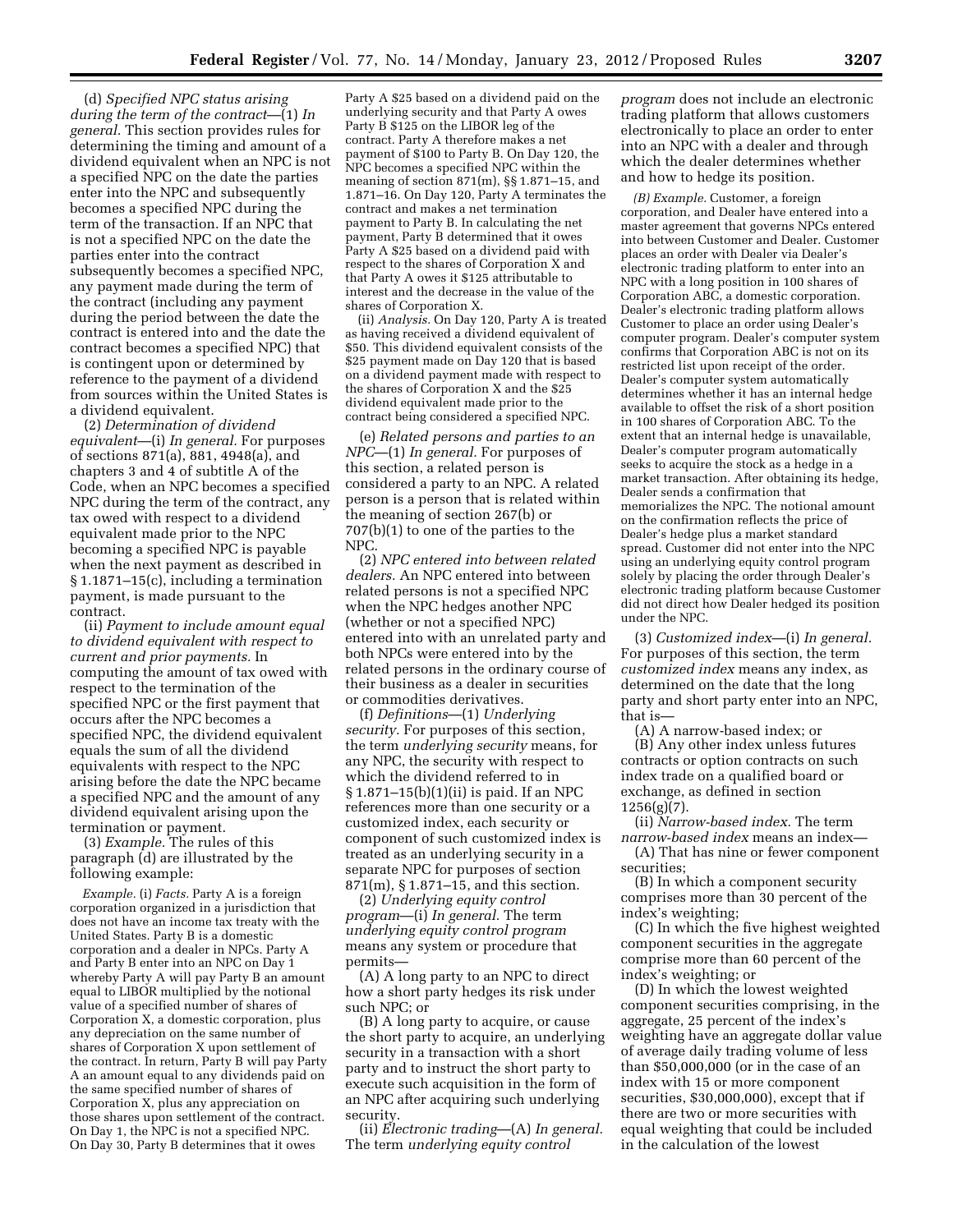weighted component securities comprising, in the aggregate, 25 percent of the index's weighting, such securities shall be ranked from lowest to highest dollar value of average daily trading volume and shall be included in the calculation based on their ranking starting with the lowest ranked security.

(iii) *Aggregate dollar value of average daily trading volume.* For purposes of determining whether an index is a narrow-based index, the method for determining the aggregate dollar value of average daily trading volume is the method described in Rule 3a55–1(b)(1), 17 CFR 240.3a55–1(b)(1), under the Securities Exchange Act of 1934, as in effect on January 23, 2012.

(4) *Long party.* The *long party* is the party with respect to an NPC entitled to receive any payment pursuant to such contract that is contingent upon or determined by reference to the payment of a dividend from sources within the United States on an underlying security.

(5) *Short party.* The *short party* is any party to an NPC who is not a long party.

(6) *Special dividend.* For purposes of this section, the term *special dividend*  means a nonrecurring payment to shareholders of corporate assets that is in addition to a recurring dividend payment, if any (even if paid in conjunction with a recurring dividend).

(g) *Effective/applicability date.* The rules of this section apply to payments made on or after the date of publication of the Treasury decision adopting these rules as final regulations in the **Federal Register**.

**Par. 5.** In § 1.881–2, paragraph (b)(3) is added and paragraph (e) is revised to read as follows:

#### **§ 1.881–2 Taxation of foreign corporations not engaged in U.S. business.**

\* \* \* \* \*

(b) \* \* \* (3) [The text of the proposed amendments to § 1.881–2(b)(3) is the same as the text for  $\S 1.881 - 2T(b)(3)$ published elsewhere in this issue of the **Federal Register**].

\* \* \* \* \*

(e) *Effective/applicability date.* Except as otherwise provided in this paragraph (e), this section applies for taxable years beginning after December 31, 1966. Paragraph (b)(2) of this section is applicable to payments made after November 13, 1997. Paragraph (b)(3) of this section applies to payments made on or after the date of publication of the Treasury decision adopting these rules as final regulation in the **Federal Register**. For corresponding rules applicable to taxable years beginning before January 1, 1967, see 26 CFR 1.881–2 (Revised as of January 1, 1971).

**Par. 6.** Section 1.892–3 is added to read as follows:

# **§ 1.892–3 Income of foreign governments.**

 $(a)(1)$  through  $(a)(5)$  [Reserved]. For further information, see § 1.892–3T(a)(1) through (a)(5).

(6) *Dividend Equivalents.* Income from investments in stocks includes the payment of a dividend equivalent described in section 871(m) and § 1.871–15.

(b) [Reserved]. For further information, see § 1.892–3T(b).

(c) *Effective/applicability date.*  Paragraph (a)(6) of this section applies to payments made on or after the date of publication of the Treasury decision adopting these rules as final regulation in the **Federal Register**. See § 1.892– 3T(a) for the rules that apply before the date the regulations are published as final regulations in the **Federal Register**.

**Par. 7.** Section 1.894–1 is amended by redesignating paragraph (c) as (c)(1), adding paragraph (c)(2), and revising paragraph (e) to read as follows:

## **§ 1.894–1 Income affected by treaty.**

\* \* \* \* \*

(c) \* \* \*

(2) *Dividend equivalents.* The provisions of an income tax convention relating to dividends paid to or derived by a foreign person apply to a dividend equivalent under section 871(m) and § 1.871–15.

\* \* \* \* \* (e) *Effective/applicability date.*  Paragraphs (a) and (b) of this section apply for taxable years beginning after December 31, 1966. For corresponding rules applicable to taxable years beginning before January 1, 1967, (see 26 CFR part 1 revised April 1, 1971). Except as otherwise provided in this paragraph, paragraph (c) of this section is applicable to payments made after November 1, 1997. Paragraph (c)(2) of this section applies to payments made on or after the date of publication of the Treasury decision adopting these rules as final regulation in the **Federal Register**. See paragraph (d)(6) of this section for applicability dates for paragraph (d) of this section.

**Par. 8.** Section 1.1441–2 is amended by adding paragraphs (b)(6) and (e)(7), and revising paragraph (f) to read as follows:

# **§ 1.1441–2 Amounts subject to withholding.**

- \* \* \* \* \*
- (b) \* \* \*

(6) [The text of the proposed amendments to  $\S 1.1441 - 2(b)(6)$  is the same as the text for  $\S 1.1441 - 2T(b)(6)$ 

published elsewhere in this issue of the **Federal Register**].

\* \* \* \* \*

(e) \* \* \* (7) [The text of the proposed amendments to  $\S 1.1441 - 2(e)(7)$  is the same as the text for  $\S 1.1441 - 2T(e)(7)$ published elsewhere in this issue of the **Federal Register**].

(f) *Effective/applicability date.* Except as otherwise provided in this paragraph (f), this section applies to payments made after December 31, 2000. Paragraphs (b)(5) and (d)(4) of this section apply to payments made after August 1, 2006. Paragraphs (b)(6) and (e)(7) of this section apply to payments made on or after the date of publication of the Treasury decision adopting these rules as final regulation in the **Federal Register**.

**Par. 9.** Section 1.1441–3 is amended by:

1. Redesignating paragraph (h) as paragraph (j), and revising newly designated paragraph (j).

2. Adding new paragraphs (h) and (i). The revision and addition read as follows:

#### **§ 1.1441–3 Determination of amounts to be withheld.**

\* \* \* \* \* (h) *Dividend equivalents*—(1) *In general.* [The text of the proposed amendments to  $\S 1.1441 - 3(h)(1)$  is the same as the text for  $\S 1.1441 - 3T(h)(1)$ published elsewhere in this issue of the **Federal Register**].

(2) *Procedures for withholding with respect to a dividend equivalent paid prior to a notional principal contract (NPC) becoming a specified NPC.* In the event that an NPC becomes a specified NPC (as defined in § 1.871–16) after the date that the parties enter into the NPC, the term dividend equivalent includes any payment that is made prior to the date the NPC becomes a specified NPC and that was (directly or indirectly) contingent upon or determined by reference to the payment of a dividend (including payments pursuant to a redemption of stock that gives rise to a dividend under section 301) from sources within the United States. The withholding agent is required to withhold with respect to a dividend equivalent made prior to the NPC becoming a specified NPC when the next payment as described in § 1.871– 15(c), including a termination payment, is made pursuant to the contract. For purposes of section 6601 and the regulations thereunder, the last date prescribed for payment of tax imposed with respect to a dividend equivalent made prior to an NPC becoming a specified NPC is determined based on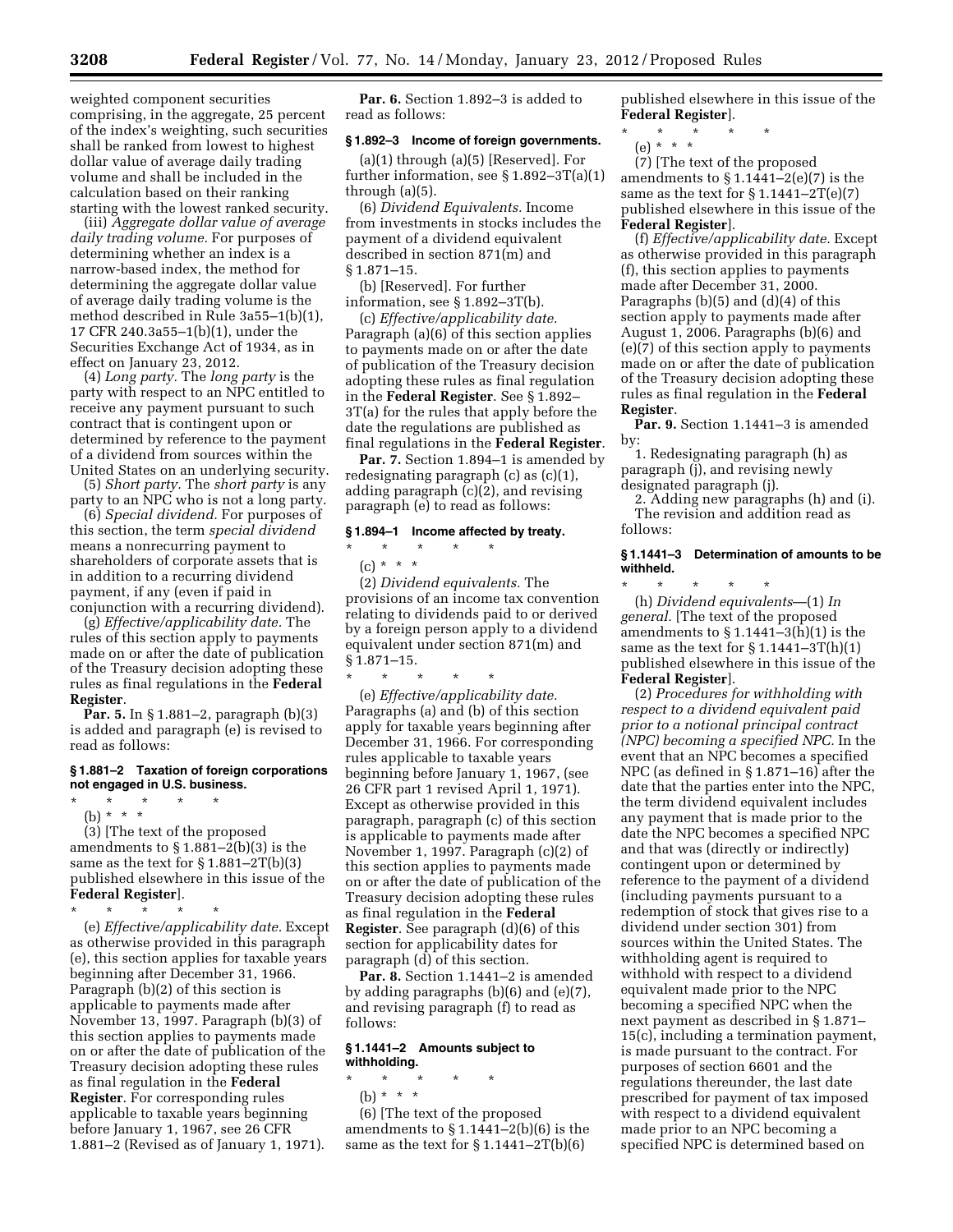the date of the next payment as described in § 1.871–15(c), including a termination payment, made pursuant to the contract. For further guidance regarding liability for penalties and interest, see §§ 1.1441–1(b)(7)(iii) and 1.1461–1(a)(2).

(3) *Effective/applicability date.* The rules of this paragraph (h)(2) apply to payments made on or after the date of publication of the Treasury decision adopting these rules as final regulation in the **Federal Register**.

(i) [The text of the proposed amendments to  $\S 1.1441 - 3(i)(1)$  is the same as the text for  $\S 1.1441 - 3T(i)(1)$ published elsewhere in this issue of the **Federal Register**].

(j) *Effective/applicability date.* Except as otherwise provided in paragraphs (g), (h), and (i) of this section, this section applies to payments made after December 31, 2000.

**Par. 10.** Section 1.1441–4 is amended by:

1. Revising paragraph (a)(3)(i).

2. Adding paragraph (a)(3)(iii).

3. Revising paragraph (g)(1).

The revisions and addition read as follows:

#### **§ 1.1441–4 Exemptions from withholding for certain effectively connected income and other amounts.**

(a) \* \* \*

(3)(i) [The text of the proposed amendments to  $\S 1.1441 - 4(a)(3)(i)$  is the same as the text for  $\S 1.1441 - 4T(a)(3)(i)$ published elsewhere in this issue of the **Federal Register**].

 $(ii) * * * *$ 

(iii) [The text of the proposed amendments to  $\S 1.1441 - 4(a)(3)(iii)$  is the same as the text for § 1.1441– 4T(a)(3)(iii) published elsewhere in this issue of the **Federal Register**].

\* \* \* \* \* (g) *Effective/applicability date*—(1) *General rule.* Except as otherwise provided in this paragraph (g)(1), this section applies to payments made after December 31, 2000. The rules of paragraph (a)(3)(iii) of this section apply to payments made on or after the date of publication of the Treasury decision adopting these rules as final regulation in the **Federal Register**.

\* \* \* \* \*

**Par. 11.** Section 1.1441–6 is amended by:

1. Revising paragraph (c)(2).

2. Redesignating paragraph (h) as paragraph (i) and revising newly designated paragraph (i).

3. Adding a new paragraph (h). The revision and addition read as follows:

**§ 1.1441–6 Claim of reduced withholding under an income tax treaty.** 

\* \* \* \* \* (c) \* \* \*

(2) *Income to which special rules apply.* The income to which paragraph (c)(1) of this section applies is dividends and interest from stocks and debt obligations that are actively traded, dividends from any redeemable security issued by an investment company registered under the Investment Company Act of 1940 (15 U.S.C. 80a–1), dividends, interest, or royalties from units of beneficial interest in a unit investment trust that are (or were upon issuance) publicly offered and are registered with the Securities and Exchange Commission under the Securities Act of 1933 (15 U.S.C. 77a), and amounts paid with respect to loans of securities described in this paragraph (c)(2). With respect to a dividend equivalent as defined in section 871(m) and  $§ 1.871-15$ , this paragraph  $(c)(2)$ applies to the extent that the underlying security as defined in  $\S 1.871-16(f)(1)$ satisfies the requirements of this paragraph (c)(2). For purposes of this paragraph (c)(2), a stock or debt obligation is actively traded if it is actively traded within the meaning of section 1092(d) and § 1.1092(d)–1 when documentation is provided.

\* \* \* \* \* (h) *Dividend equivalents.* The rate of withholding on a dividend equivalent may be reduced to the extent provided under an income tax treaty in effect between the United States and a foreign country. For this purpose, a dividend equivalent is treated as a dividend from sources within the United States. To receive a reduced rate of withholding with respect to a dividend equivalent, a foreign person must satisfy the other requirements described in this section.

(i) *Effective/applicability dates*—(1) *General rule.* This section applies to payments made after December 31, 2000, except for paragraph (g) of this section which applies to payments made after December 31, 2001, and paragraph (h) of this section which applies to payments made on or after the date of publication of the Treasury decision adopting these rules as final regulation in the **Federal Register**.

(2) [Reserved]

**Par. 12.** Section 1.1441–7 is amended by:

1. Redesignating paragraph (a)(2) as paragraph (a)(3) and revising newly designated paragraph (a)(3).

2. Adding a new paragraph (a)(2). 3. Adding an entry for *Example 6* in paragraph (a)(3).

4. Revising paragraph (g).

The revision and addition read as follows:

#### **§ 1.1441–7 General provisions relating to withholding agents.**

(a) \* \* \*

(2) [The text of the proposed amendments to  $\S 1.1441 - 7(a)(2)$  is the same as the text for  $\S 1.1441 - 7T(a)(2)$ published elsewhere in this issue of the **Federal Register**].

(3) [The text of the proposed amendments to  $\S 1.1441 - 7(a)(3)$  is the same as the text for  $\S 1.1441 - 7T(a)(3)$ published elsewhere in this issue of the **Federal Register**].

\* \* \* \* \* *Example 6.* [The text of the proposed amendments to § 1.1441–7(a)(3), *Example 6*  is the same as the text for  $\S 1.1441 - 7T(a)(3)$ , *Example 6* published elsewhere in this issue of the **Federal Register**].

\* \* \* \* \*

(g) *Effective/applicability date.* Except as otherwise provided in paragraph (f)(3) of this section and as otherwise provided in this paragraph (g), this section applies to payments made after December 31, 2000. Paragraph (a)(2) applies to payments made on or after the date of publication of the Treasury decision adopting these rules as final regulation in the **Federal Register**.

**Par. 13.** Section 1.1461–1 is amended by:

1. Redesignating paragraph (c)(2)(i)(L) and (M) as paragraphs (c)(2)(i)(M) and (N) respectively.

2. Adding a new paragraph (c)(2)(i)(L).

3. Revising paragraph (i).

The addition reads as follows:

# **§ 1.1461–1 Payment and returns of tax withheld.**

\* \* \* \* \*  $(c) * * * *$ 

 $(2) * * * *$ 

 $(i) * * * *$ 

(L) [The text of the proposed amendments to  $\S 1.1461 - 1(c)(2)(i)(L)$  is the same as the text for § 1.1461– 1T(c)(2)(i)(L) published elsewhere in this issue of the **Federal Register**].

\* \* \* \* \*

(i) *Effective/applicability date.* Unless otherwise provided in this section and as otherwise provided in this paragraph (i), this section shall apply to returns required for payments made after December 31, 2000. The rules of paragraph  $(c)(2)(i)(L)$  of this section apply to returns for payments made on or after the date of publication of the Treasury decision adopting these rules